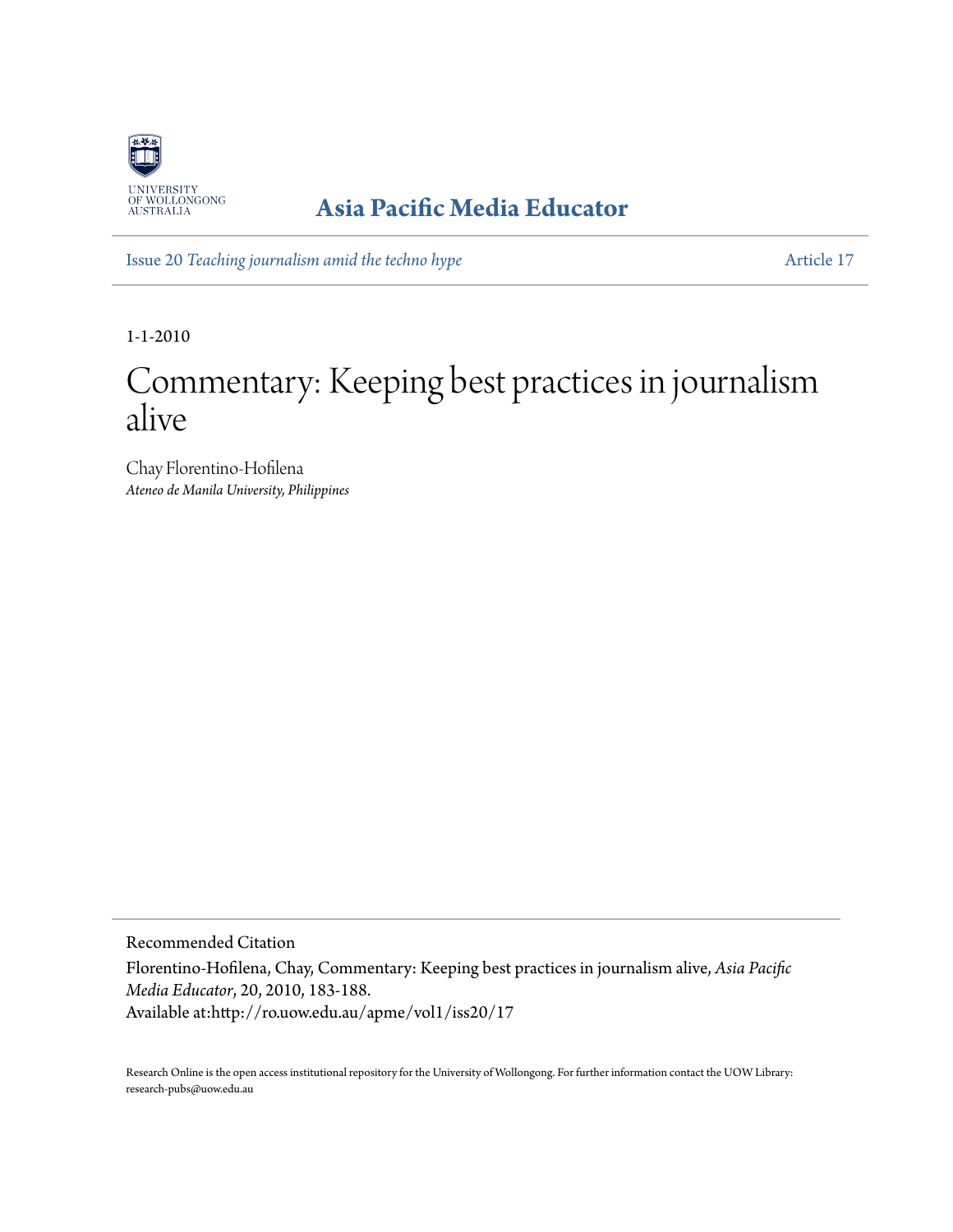## **Commentary** Keeping best practices in journalism alive



**Chay Florentino-Hofileña** Ateneo de Manila University, Philippines

Public regard for journalists or self-acclaimed journalists has not improved in the past few years. Newspaper readership continues to decline even as cable television, the Internet, and even pirated DVDs are offering a disgruntled public other information and entertainment options besides television or radio.

The media get their much-needed shot in the arm whenever there are disasters or crisis situations in any part of the world. Suddenly, there is a sharp rise in news consumption as the public's appetite for information reaches abnormal proportions. Even for just a few hours or even days, the media get to feel good about being relevant and needed again. And depending on how well they do their jobs, public contempt either worsens or diminishes.

How has it come to this? Are news organizations at fault or are journalism schools not producing enough good and ethical journalists? Are universities doing a lousy job of preparing future and present journalists to cope with the pressures and challenges of real-life journalism? Do news organizations end up corrupting the greenhorns who carry with them the idealism and enthusiasm of youth? Are they not doing enough in terms of retooling practising journalists?

For the longest time, questions about how journalism ought to be taught have persisted. Should the emphasis be on skills—research, running after the story, interviewing, writing, or even newsroom management? Or should it be on critical thinking and values—ethics and journalism issues that allow some introspection for practitioners, or new perspectives on politics or international relations to enrich context in reporting, for example?

Journalism is in the rut that it is in today because practitioners forget or do not know what its basic principles are. Some practitioners who have no educational background whatsoever in journalism think that all it involves is interviewing, getting the story, writing, reporting, and outdoing the competition. In the field, after all, this is what is done day in and day out.

There is little time for reflection or constructive criticism of the work that is churned out on deadline. There is little debate about the rightness or wrongness of editorial decisions because harmony in the newsroom is paramount. There is little opportunity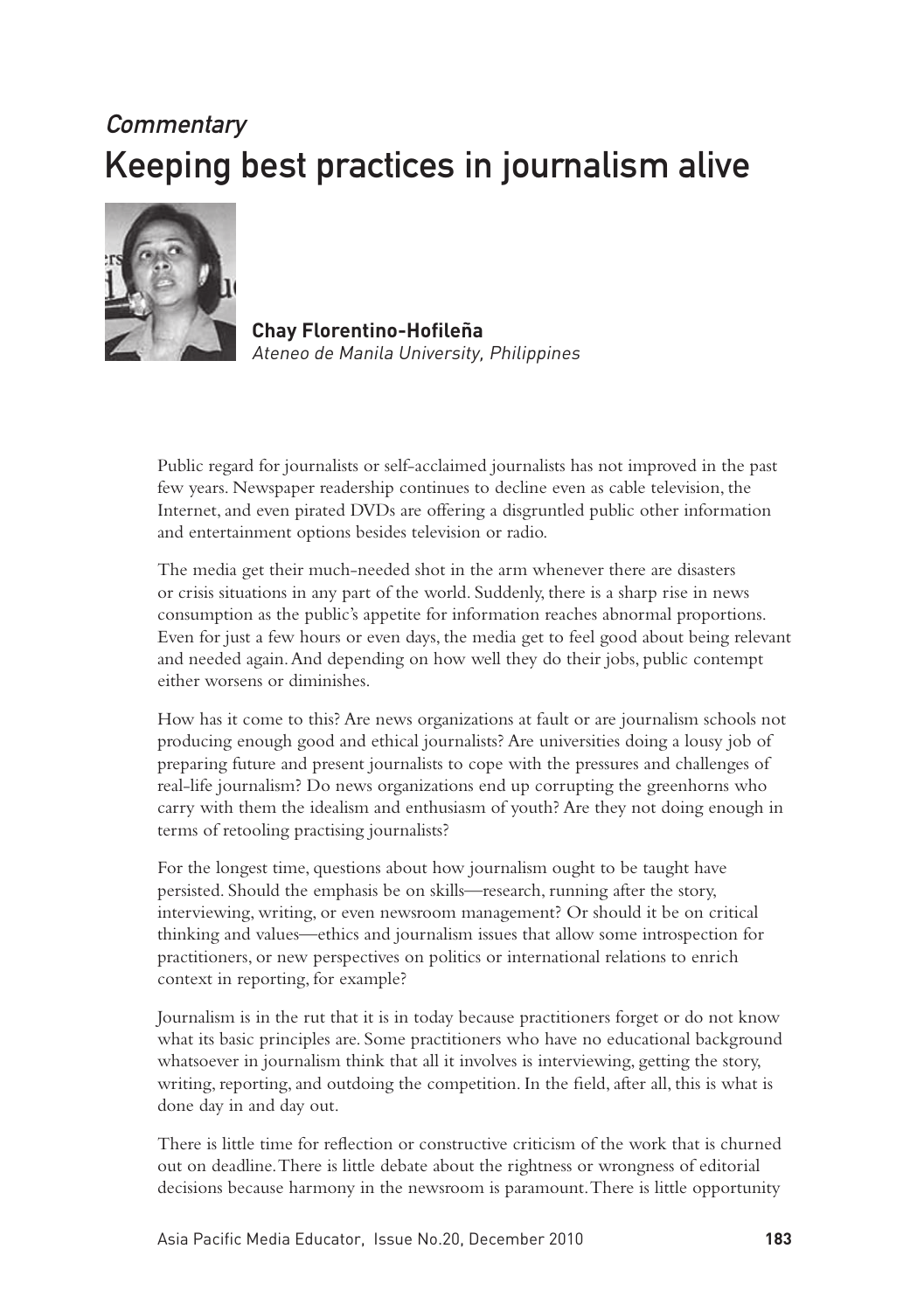for peer criticism because journalists are part of a small community whose members are bound to bump into each other during coverage. The unspoken rule, especially in Asia, is: better to be silent than to be critical lest one be perceived to be too selfrighteous. Public criticism of colleagues in the profession is something that many Asian journalists are not completely comfortable with. Indeed, journalists sometimes behave as if they were part of a fraternity.

Breaking the fraternity rules and stretching the limits is what the re-education or retraining of journalists is thus all about. Everyone is quick to acknowledge the low public regard for journalists but alarm signals have not reached the highest levels, it seems, going by the hesitation of practitioners to adopt drastic measures to correct serious and grave flaws in the practice of journalism. In the Philippines, for example, where the media are fairly developed, "industry-wide" self-regulation is practically non-existent. Nothing similar to the Society of Professional Journalists in the United States exists. Citizens, too, do not have recourse when they feel maligned or feel they have been untreated fairly by a newspaper.

The only organization that is making an attempt at self-regulation but is failing quite miserably is the Philippine Press Institute through its Philippine Press Council (PPC) committee. Attempts by individuals to have their complaints addressed have, thus far, resulted in nothing dramatic. No less than the former Foreign Secretary Roberto Romulo, who brought a complaint in 2004 before the PPC against newspaper publisher Maximo Soliven (now deceased), ended up filing a P50-million (US\$1 million) libel case against him. Perhaps because Romulo felt it was taking too long for the PPC to act on his complaint, he went to the courts instead, seeking redress. This, in turn, became basis for the PPC to drop its involvement in the case. Yet even if it continued to handle the case, the PPC would not have been able to oblige membernewspapers to comply with its recommendations—in this case, possible enforcement of a citizen's right of reply. But even this right is not guaranteed anywhere.

In some newspapers with existing codes of ethics or an appointed Ombudsman, there have been no reports of erring journalists being fired for unethical practices. Ironically, journalists know who among their own colleagues are on the take yet choose to remain silent. Only one TV network of late has been known to take its journalists to task for violating their code of ethics—ordering one suspended, and another fired. This has been the exception, however, as by and large, media organizations prefer to be on their own when it comes to disciplining errant journalists. Those in broadcast at least have the Association of National Broadcasters in the Philippines, but no similar organization exists for the print media. The National Press Club has degenerated into a social club, with little attention given to upholding journalistic standards.

Journalism's primary obligation is to the truth and its first loyalty is to citizens, Kovach and Rosenstiel have written in their *"Elements of Journalism."* The assertions are so fundamental, it is tempting to assume that all practising journalists know these by heart and fully grasp their implications. Yet assuming this can be a fatal mistake because many have become too immersed and trapped in the "realities" of journalism that, they find all sorts of justifications for compromises that are dictated by profit and commercialism or, simply survival.

For others, complete ignorance about these basic tenets of journalism has caused them to compromise their integrity as journalists and engage in unethical practices like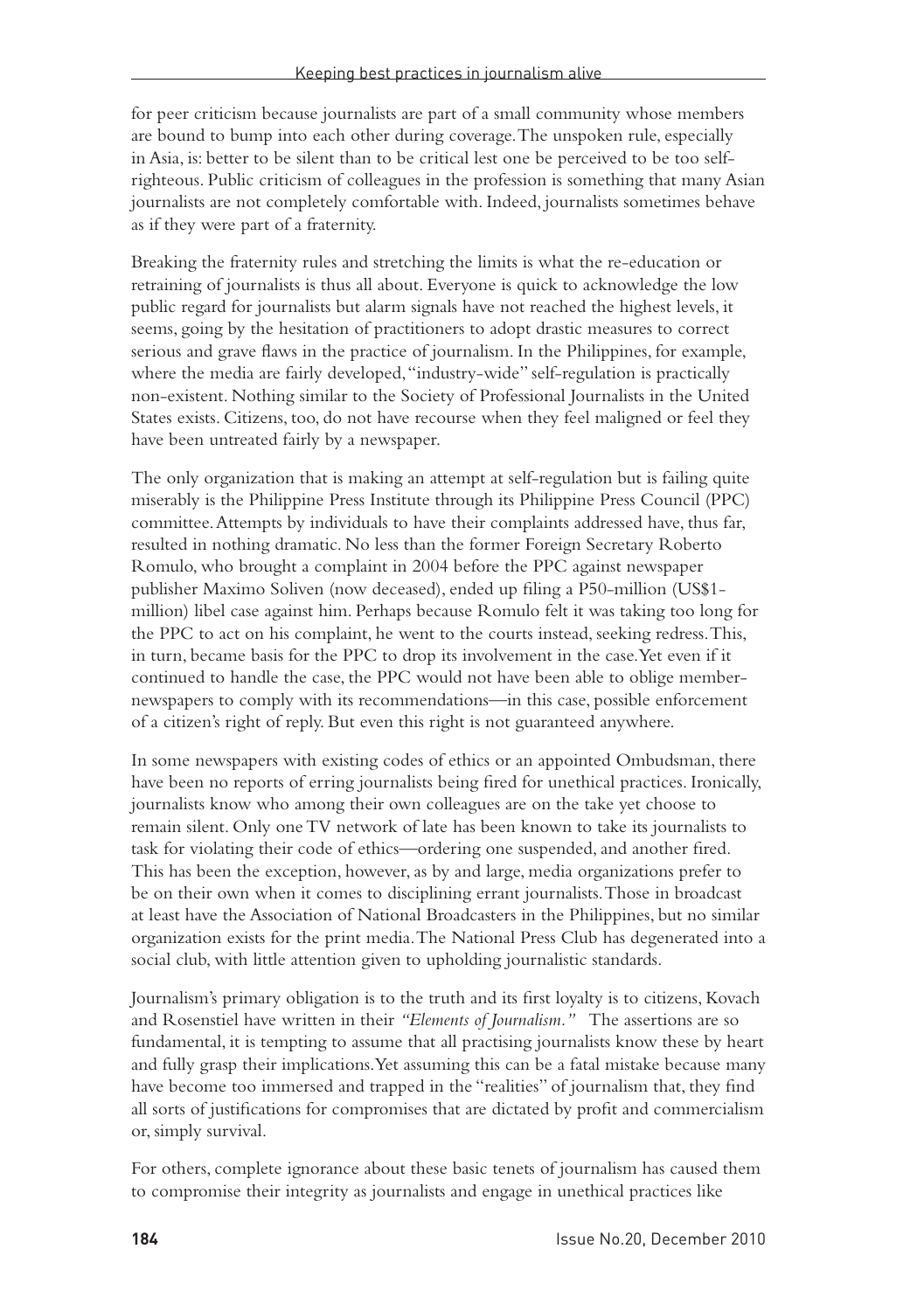corruption. It is the latter which destroys journalism the most and tarnishes its noble intentions. For this reason, it is imperative for journalism education to consistently emphasize the values and principles of journalism.

An education that focuses on skills alone makes of journalists mere artisans. And journalism is not just about reporting and writing; it is writing and choosing stories anchored on a vision and based on values—truth, independence, fairness, justice, to name a few. It is about arming citizens with information they need and want so that they can make the right decisions on key issues that will affect their lives and their future. Given such a mission, how can journalism be trifled with?

#### Teaching journalism

Effective retooling for journalists who have been practising the craft for at least three years requires a review of the basics of journalism in the context of work environment realities. Many journalists who have been working continuously for at least five years often complain about burn-out and the accompanying need to pause and re-examine how well or how badly they have done. Others feel the need to step back and reassess whether they have upheld the standards of journalism or to simply find answers to bugging questions about the craft. Still others need to find out about new trends and how best they could cope with developments in the field. The rest want to find out whether they want to continue as journalists or to move on.

Journalists at this stage of their lives appreciate the opportunity to talk and to discuss with peers who feel the same anxiety they feel about the practice of journalism. It is a luxury to be unhurried and not be pressured by deadlines; it is a privilege to be listening to and sharing ideas with colleagues who have similar experiences. It becomes a pleasure to debate and argue and then somehow come to an agreement on contentious issues.

To simulate and capture the experiences and dilemmas faced by journalists on the ground, case studies are ideal. They invite critical thinking and a re-examination of commonly accepted, though not necessarily correct, practices in journalism. Journalists are quick to identify with the situations that are actual, if not close to their experiences and work environments.

For instance, what to do when attending a press conference where freebies are openly distributed and refusing them could be construed as rude? In the West, the imperatives are clear: say no and refuse. In Asia, there are sensitivities and nuances to watch out for that make these situations more complicated than they should be. In a workshop on investigative journalism for broadcast journalists held in Jakarta last November (2006), participants admitted that it is not that easy to turn down token presents especially if the giver is well-meaning. In one Indonesian TV network, a cap on the cost of a gift that a journalist may receive is set, prompting questions about what differentiates that gift from another that could be just a few rupiahs more expensive. Similarly, there are situations where TV reporters are unable to "rein in" their crew who are predisposed to accepting envelopes or other freebies given during press conferences. One participant volunteered that, at the very least, he makes sure that if he is the reporter of the team, the rest—just like him—do not take any of the freebies. The discussions highlighted the need to educate not just reporters themselves but even other members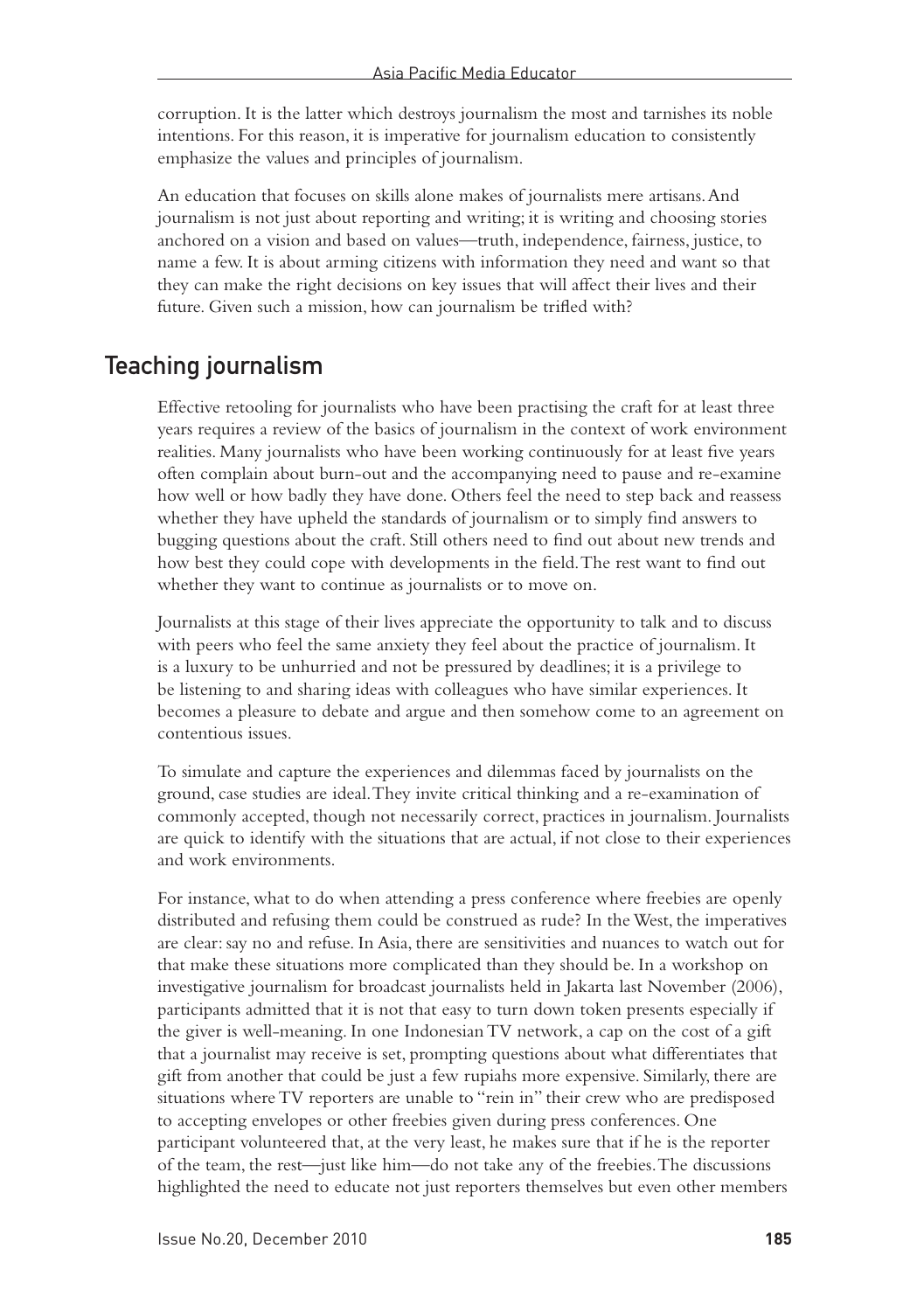of the crew about the values of journalism; they also showed the need to impress upon these crew members that they, too, are journalists bound by the same ethical standards.

And what if the network's owner decides to run for public office and enjoins everyone in his employ to support his candidacy? The subtext is quite obvious: support me or find employment elsewhere. For younger journalists, it would be easy to quit and look for alternatives but for older ones with a family to support, the options can appear limited.

In repressive societies where freedom of the press is totally alien, upholding the principle of truth can be difficult for journalists. Does the practice of journalism in these societies then become less ethical? For journalists trapped in this situation, it could be tempting, too, to accept things as they are and forget about the ideals of journalism. It becomes more complex when lives are endangered in the process of fighting for freedom of expression or freedom of the press. In discussing cases like this, creative ways of coping with the situation, finding ways of stretching the limits, or even bringing about a greater appreciation for existing freedoms among journalists in democratic societies can come about.

Case studies ultimately force journalists to define their non-negotiables, their own bottom lines, which they cannot and will not subject to compromises. Besides exposure to case studies, journalists need to continuously broaden their knowledge, too, about bigger issues and be updated about the latest developments in other relevant fields of study. Thus, beyond the issues close to home and to the heart, there is a need for wider exposure to other disciplines such as economics, communications, political science, history, sociology, international relations, or even the humanities, because these can enrich reporting and writing skills.

Many practising journalists who go back to school after years spent in the field find this exposure refreshing and a welcome break from the predictability of journalism. They find that more than honing skills in interviewing or writing, for example, the wider exposure also broadens their perspective and allows them to see old issues in a new light.

For example, brushing up on both the contemporary issues and history of Southeast Asia can add a new dimension to reporting, as well as better understanding of the Association of Southeast Asian Nations or regional conflicts. The study of philosophy can improve clarity of thought, reasoning, and decision-making on ethical issues and questions—for instance, if philosopher James Rachels speaks about the value of relativism because of diversity in cultures, how can this be reconciled with the need for universal values as required by ethics?

Certainly, theory can complement the mastery of practical skills in journalism. And the craft can only become the richer and the better for it.

#### Looking to the future

With the advent of globalization and online information technology, journalism must keep up to remain relevant. Nowadays, the market value of journalists is directly proportional to their ability to handle or work in a multimedia environment. Thus, a journalist who specializes in print should also be able to write for online news sites,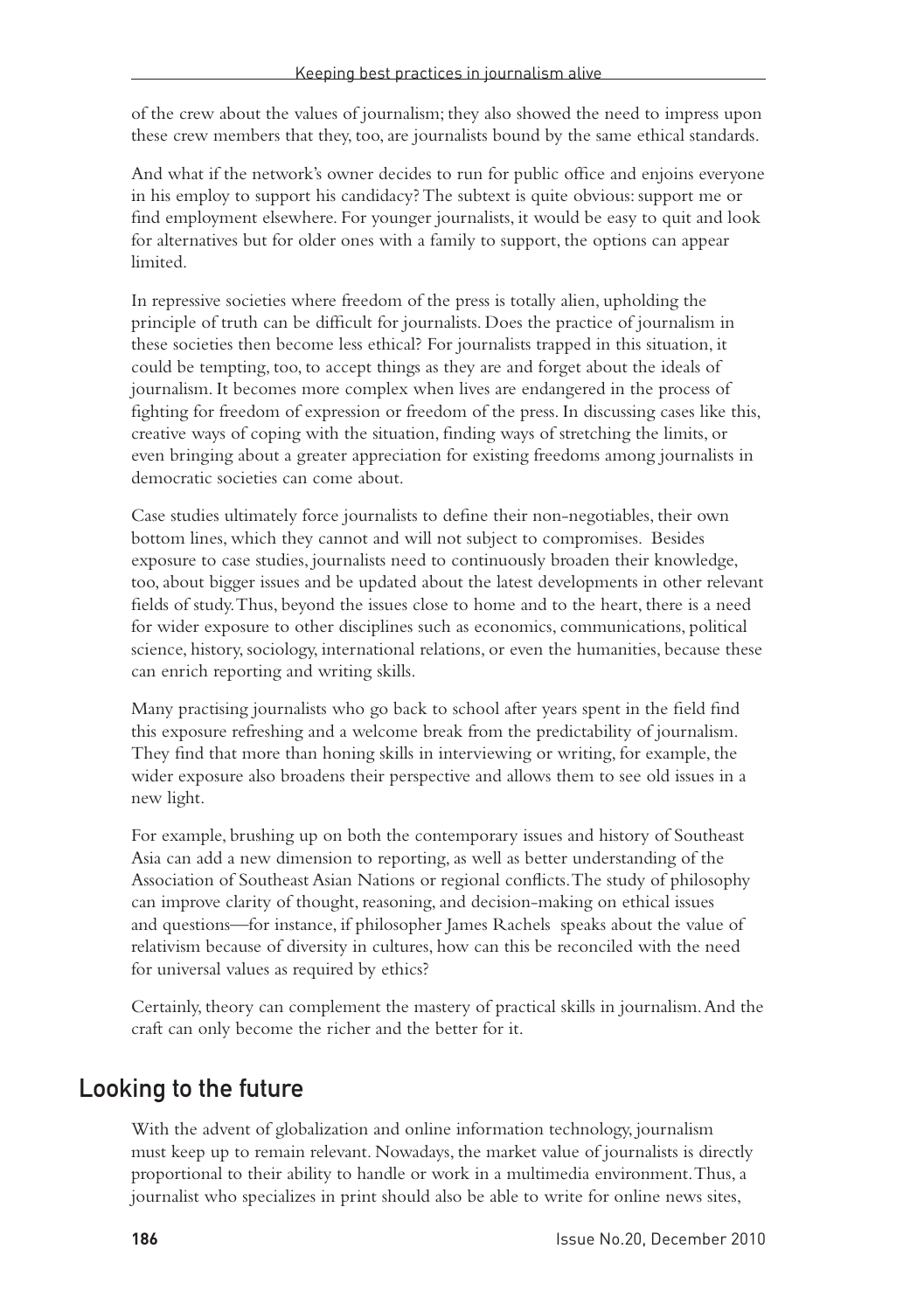if not report for television. Similarly, broadcast journalists are expected to be able to write for the print media as well, if and when the need arises.

The name of the game is multitasking and multimedia skills. For media conglomerates, operations become more cost-efficient when journalists under their employ are able to produce at least two different outputs from a single story.

Because of these new demands on journalists, journalism education and training programs cannot afford to focus on only one medium; it would be a disservice to both practitioners and would-be journalists. This means that trainers and teachers themselves must be comfortable with multimedia and the issues associated with them. Thus, they must be conversant, for example, with issues and cases related to the use of hidden cameras in the same way that they are familiar with those relating to plagiarism. Similarly, research using online resources should be done fairly well as research done on foot.

Finally, part of preparing for the future is being able to recognize and anticipate issues and trends in journalism. What will journalism be like five to ten years from now, given technological developments and changing market preferences and behaviour? How best can journalism thrive and survive in this changing environment? What models of success and failure are out there from which valuable lessons can be drawn? Where are potential threats to the viability of journalism coming from and how should these be addressed? How can the public or citizens become partners of journalists in their work of documenting news as it happens and as it unfolds? Are there new models of media ownership emerging anywhere that can better protect the independence of journalists and the work that they do? And what are the benchmarks of "best practices" in journalism practice and journalism education?

These are but some of the difficult questions that journalists—either as individuals or as a community—have to grapple with. Training and education via research and discussion should be able to facilitate finding the answers.

In the end, mid-career journalists are able to affirm for themselves what excellent and ethical journalism is through their own peers. Coming together for advanced studies, continuing adult education or training provides them an opportunity to network and find support from each other. It becomes crucial therefore to offer them a support group that can reinforce their newfound skills or abilities well beyond a training course or program. For instance, graduate students of a Media Ethics class I taught were eager to set up an e-group and mailing list so that they could continue discussions on ethical dilemmas even after the end of the course. They have tentatively named the group "Asia Forum on Journalism Ethics" and plan to include past alumni from different countries in Asia who have taken the course. The list is up but needs more activity. It is, however, a starting point.

Many journalists are lone rangers who work with a fixed eye on deadlines. There is little time for prolonged discussions and consultations about what the right thing to do is in a particular situation. Often, it is within the confines of a newsroom or the circles of colleagues that these discussions are made. Widening this circle to include other colleagues from other countries and "internationalizing" discussions through a mailing list, for example, can provide added perspective and support, and even inspiration. The